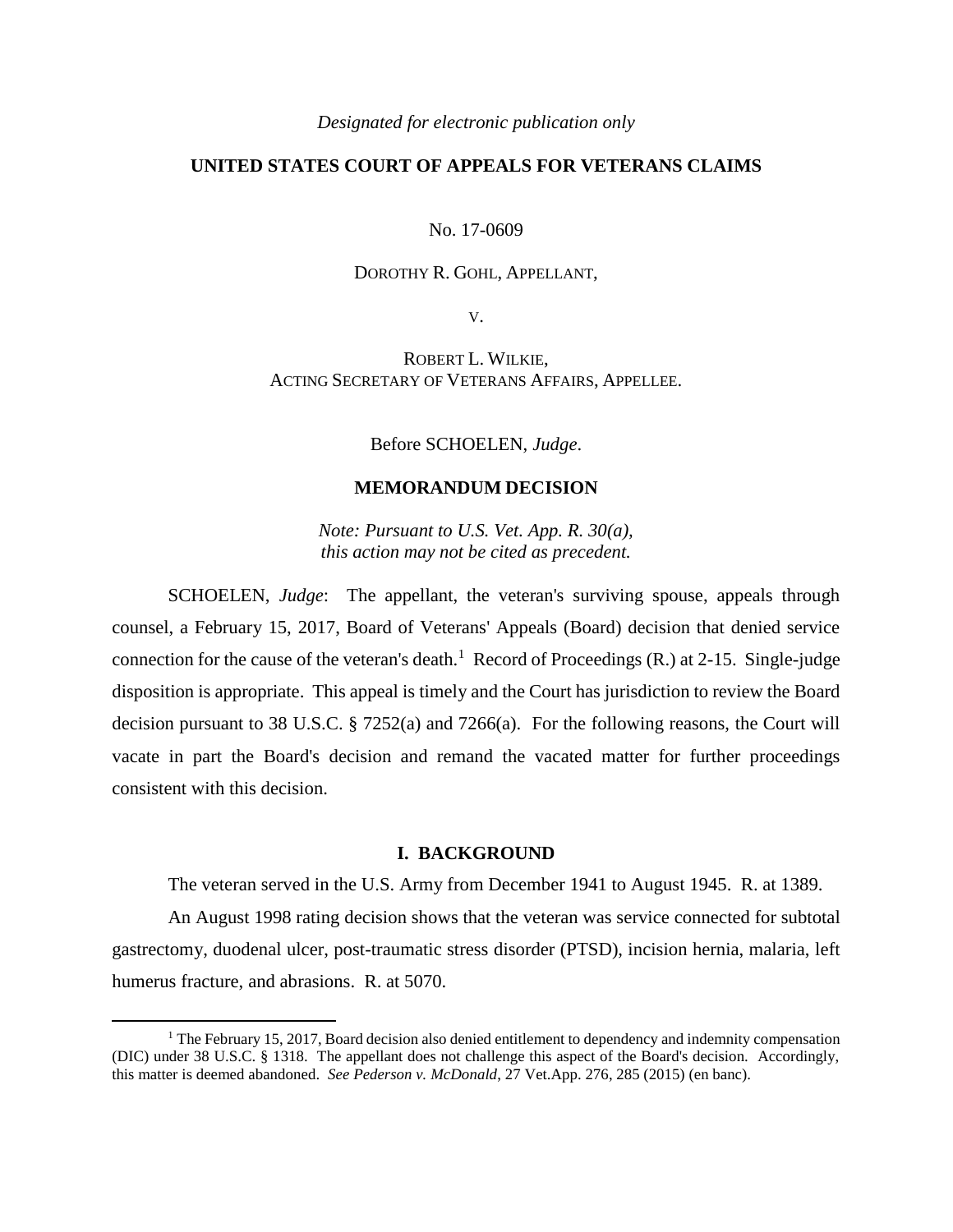A certificate of death reflects that the veteran died in April 2005. R. at 42. The immediate cause of death was acute myocardial infarction and the conditions leading to death were coronary atherosclerosis and end stage renal disease. *Id*.

On April 18, 2005, VA received the appellant's claim for service connection for the cause of the veteran's death. R. at 5032-37. The regional office (RO) denied service connection for the cause of the veteran's death and determined that, prior to the veteran's death, there was no continuous cohabitation between the veteran and the appellant. R. at 4919-24, 4983-88.

In May 2008, VA received the appellant's claim to reopen her claim for death benefits. R. at 4895, 4903. A May 2009 decision denied the appellant's claim to reopen her claim for death benefits. R. at 1446-48. In a January 30, 2014, decision, the Board determined that new and material evidence had been received to reopen a claim of entitlement to recognition of the appellant as the surviving spouse of the veteran for the purposes of VA benefits. R. at 1371-84. The RO again denied service connection for the cause of the veteran's death and the appellant appealed the decision to the Board. R. at 1349,1351-68.

In February 2016, the Board sought an expert opinion from a VA physician concerning the cause of the veteran's death. R. at 31-33.

The Board asked the VA physician to provide an opinion regarding whether it was at least as likely as not that "any disability arising from the [v]eteran's active service caused, or contributed substantially or materially to cause [] the [v]eteran's death." R. at 32. The physician responded that it was "less likely as not." R. at 30. The physician stated that the veteran was service connected for subtotal gastrectomy, duodenal ulcer, PTSD, incisional hernia, malaria, left humerus fracture, and abrasions, and that there was "neither evidence in the medical literature, consensus in the medical community or evidence in this specific case that supports a causal/aggravation relationship between these conditions and the veteran['s] [ ] cause of death." *Id*.

The Board also asked the physician whether it was at least as likely as not that any of the veteran's service-connected disabilities proximately caused or aggravated the myocardial infarction, coronary atherosclerosis, end stage renal disease, or any other cause of death. R. at 32. The physician opined that it was "[l]ess likely than not." The physician explained:

I believe there is neither evidence in the medical literature, consensus in the medical community[,] or evidence in this specific case that supports a causal/aggravation relationship between these conditions. Although there is an association between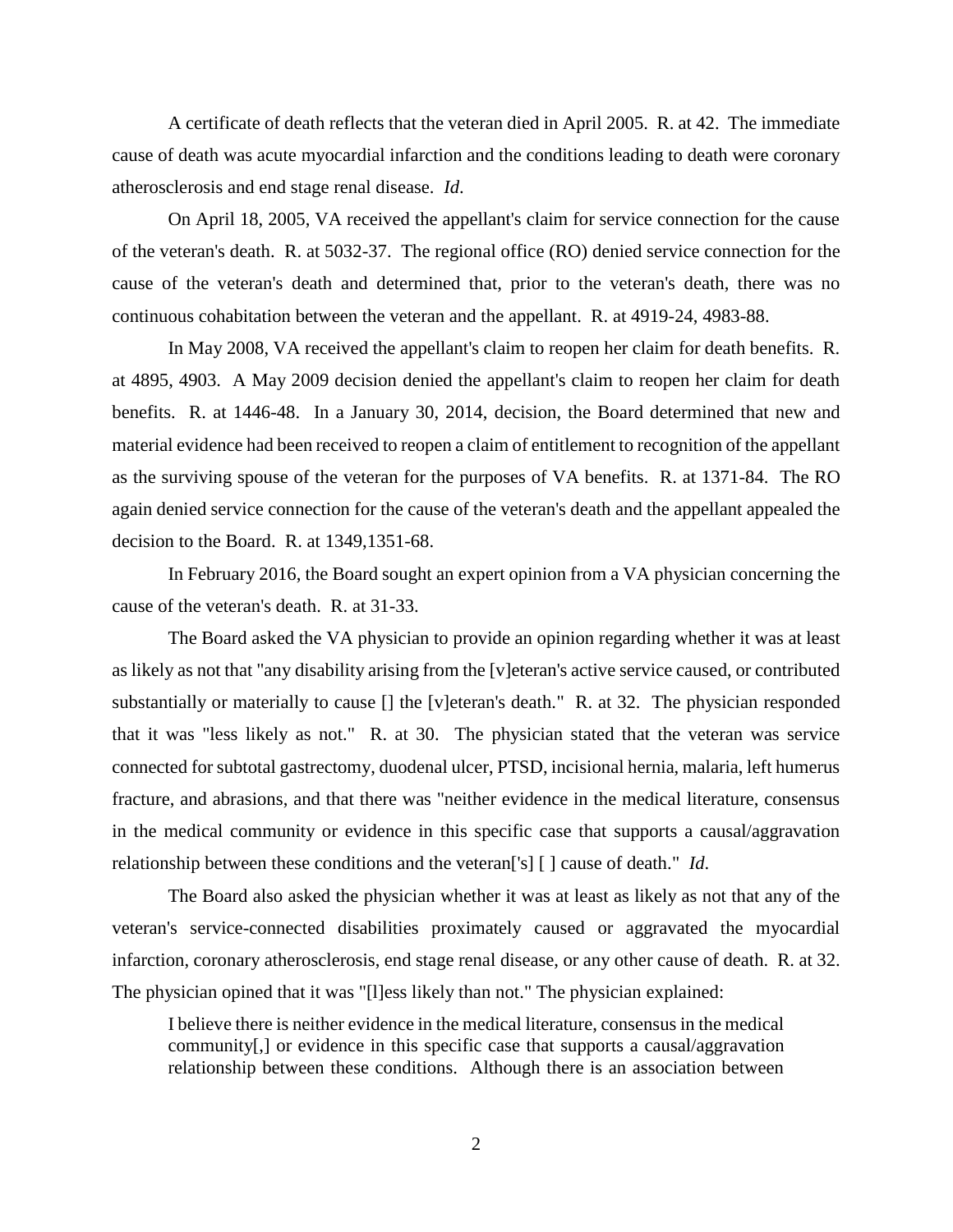PTSD and some of the medications that the veteran used for treatment of this, causation/aggravation has not been established by the medical community.

## R. at 30.

The February 15, 2017, Board decision denied service connection for the cause of the veteran's death. R. at 2-15. The Board accorded great probative weight to the August 2016 VA physician's opinion and determined that the veteran's service-connected disabilities, including medications required for PTSD, were not shown to have caused or resulted in his death. R. at 8-9. This appeal followed.

### **II. ANALYSIS**

When the Secretary undertakes to provide a veteran with a VA medical examination or opinion, he must ensure that the examination or opinion provided is adequate. *Barr v. Nicholson*, 21 Vet.App. 303, 311 (2007). A VA medical examination or opinion is adequate "where it is based upon consideration of the veteran's prior medical history and examinations," *Stefl v. Nicholson*, 21 Vet.App. 120, 123 (2007), "describes the disability . . . in sufficient detail so that the Board's 'evaluation of the claimed disability will be a fully informed one,'" *id*. (quoting *Ardison v. Brown*, 6 Vet.App. 405, 407 (1994)) (internal quotations omitted), and "sufficiently inform[s] the Board of a medical expert's judgment on a medical question and the essential rationale for that opinion," *Monzingo v. Shinseki*, 26 Vet.App. 97, 105 (2012) (per curiam). *See also Acevedo v. Shinseki*, 25 Vet.App. 286, 293 (2012) ("[A]n adequate medical report must rest on correct facts and reasoned medical judgment so as [to] inform the Board on a medical question and facilitate the Board's consideration and weighing of the report against any contrary reports."); *Nieves-Rodriguez v. Peake*, 22 Vet.App. 295, 301 (2008) ("[A] medical examination report must contain not only clear conclusions with supporting data, but also a reasoned medical explanation connecting the two.").

The Court reviews the Board's determination regarding the adequacy of a medical examination or opinion under the "clearly erroneous" standard of review set forth in 38 U.S.C. § 7261(a)(4). *See D'Aries v. Peake*, 22 Vet.App. 97, 104 (2008). "A factual finding 'is "clearly erroneous" when although there is evidence to support it, the reviewing court on the entire evidence is left with the definite and firm conviction that a mistake has been committed.'" *Hersey v. Derwinski*, 2 Vet.App. 91, 94 (1992) (quoting *United States v. U.S. Gypsum Co.*, 333 U.S. 364, 395 (1948)).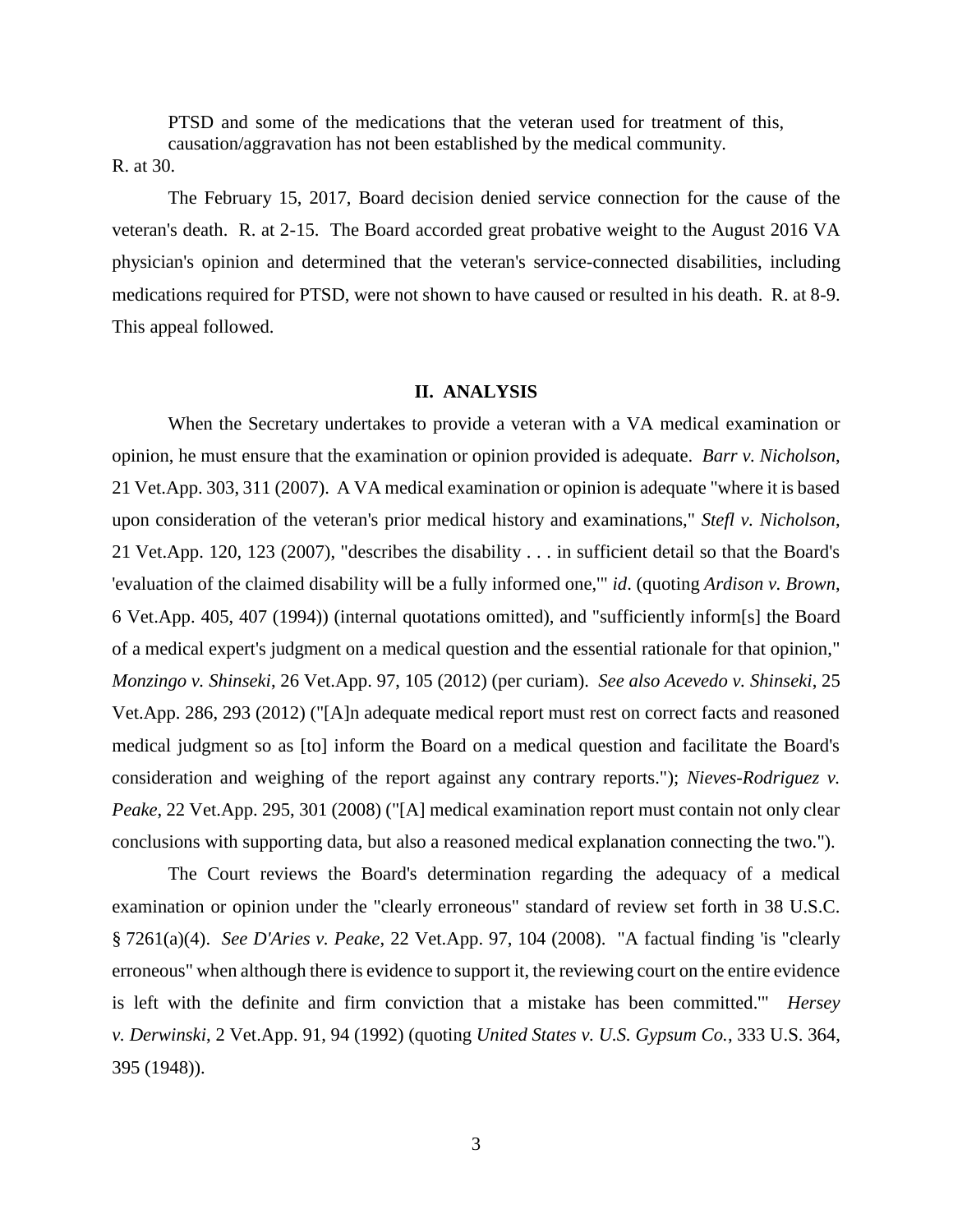The appellant asserts that the Board failed to ensure that the duty to assist was satisfied by relying on an inadequate VA medical opinion. Appellant's Brief (Br.) at 5. The appellant states that the August 2016 VA physician did not provide an adequate rationale to support his conclusion that there was no connection between the veteran's cause of death and his PTSD and medications used for PTSD. *Id*. Specifically, the appellant argues that the physician's finding that there was an association between the veteran's cause of death and his PTSD or medications used to treat PTSD was inconsistent with the conclusion that there was "no evidence" to support a causal or aggravation relationship. *Id*. at 8. The Secretary responds that the VA physician considered the veteran's service-connected disabilities and found no basis in current medical research to conclude that any of the veteran's disabilities caused his death, and that the physician provided an adequate explanation to facilitate the Board's review. Secretary's Br. at 8.

The Court agrees with the appellant. In its decision, the Board found that the August 2016 VA physician's opinion was accorded great probative weight because the physician "provided a complete rationale, as well as clear conclusions with supporting references to medical literature and the medical community in general." R. at 7. The Board stated that the physician acknowledged an association between PTSD and the medications that the veteran took for his heart and renal conditions; nevertheless, the physician opined that it was less likely as not that there was a causal relationship between the service-connected PTSD and the conditions that led to his death. *Id*.

The August 2016 VA physician opined that it was "[l]ess likely than not" that any of the veteran's service-connected disabilities proximately caused or aggravated the myocardial infarction, coronary atherosclerosis, end stage renal disease, or any other cause of death. R. at 30. The physician explained that "[a]lthough there is an association between PTSD and some of the medications the veteran used for treatment of this, causation/aggravation has not been established by the medical community." *Id*. On the one hand, the physician stated that there was an association between the veteran's PTSD and his causes of death, but then stated there was no causation or aggravation "established" by the medical community. *Id*. The physician did not elaborate concerning what association exists between the conditions and, therefore, the physician's reasoning for the opinion is unclear. *See Monzingo*, 26 Vet.App. at 105 (medical opinions are adequate where they "sufficiently inform the Board of a medical expert's judgment on a medical question and the essential rationale for that opinion"). Although "there is no reasons or bases requirement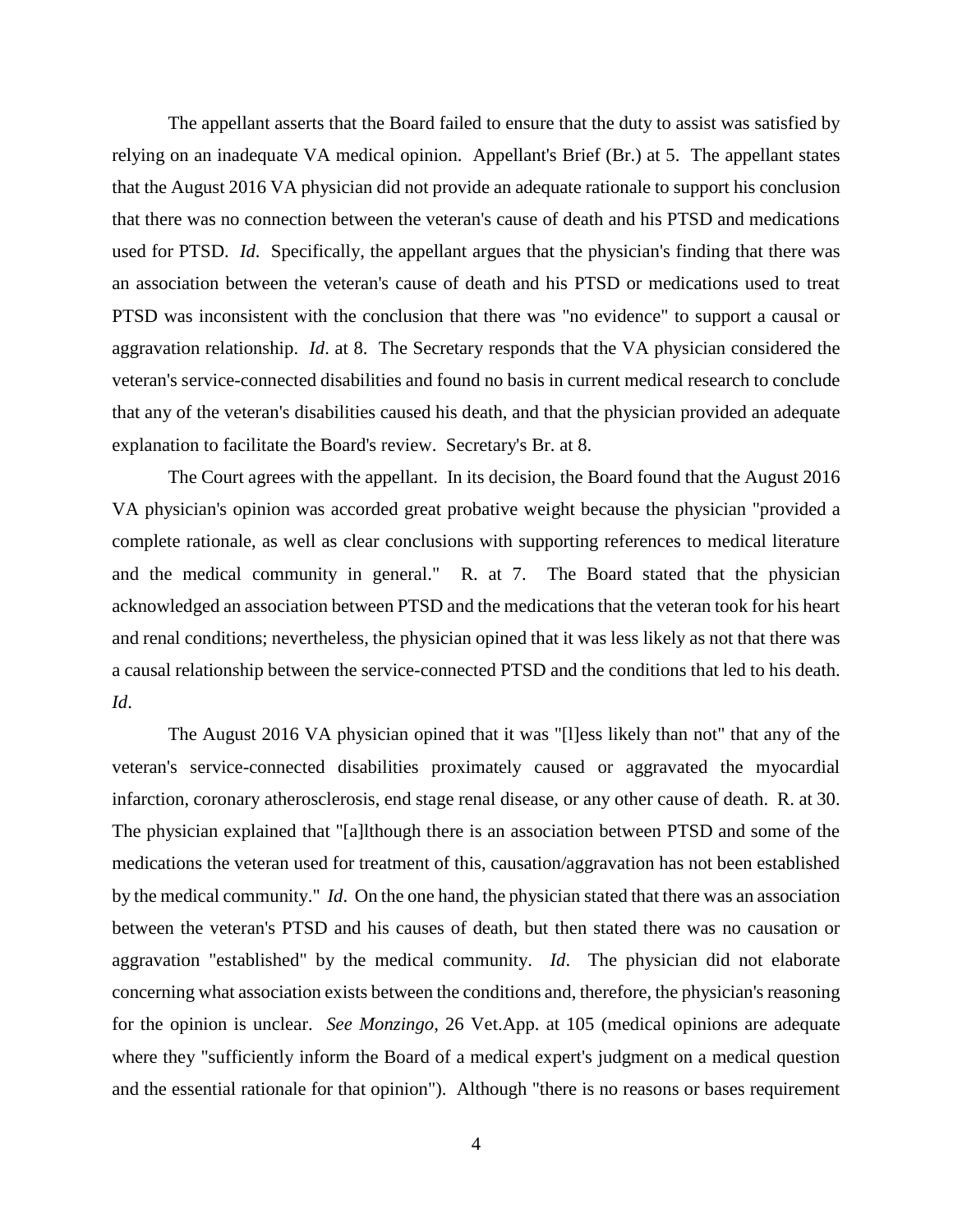imposed on examiners," *Acevedo v. Shinseki*, 25 Vet.App. 286, 293 (2012), "an adequate medical report must rest on correct facts and reasoned medical judgment so as [to] inform the Board on a medical question and facilitate the Board's consideration and weighing of the report against any contrary reports." *Id*.

Accordingly, the Court concludes that the Board clearly erred when it found that the August 2016 VA opinion is adequate and a remand is appropriate. *See D'Aries*, 22 Vet.App. at 104; *Ardison*, 6 Vet.App. at 407 (1994) (holding that the Board errs when it relies on an inadequate medical examination report or opinion). Remand is warranted for the Board to obtain a new VA medical opinion or to seek clarification of the August 2016 VA opinion that adequately addresses whether it is at least as likely as not that the veteran's service-connected disabilities proximately caused or aggravated his cause of death. *See Tucker v. West*, 11 Vet.App. 369, 374 (1998) (holding that remand is the appropriate remedy "where the Board has incorrectly applied the law, failed to provide an adequate statement of reasons or bases for its determinations, or where the record is otherwise inadequate").

The appellant also argues that the Board erred by relying on the August 2016 VA physician's opinion because the physician applied the incorrect standards for assessing a relationship between the veteran's cause of death and his service-connected conditions. Appellant's Br. at 6-9. In response, the Secretary argues that the August 2016 VA physician's opinion was adequate because the physician was not required to apply the benefit of the doubt doctrine when evaluating the veteran's cause of death. Secretary's Br. at 8-9. In the reply brief, the appellant avers that she did not argue that the VA physician was required to apply the benefit of the doubt when evaluating the veteran's disability and cause of death, but that the physician's requirement of an "established medical link" between heart disease and PTSD rendered the Board's reliance on the opinion erroneous because the Board effectively required a standard of proof counter to the benefit of the doubt rule. Appellant's Reply Br. at 3.

The Court finds it troubling that the Board relied on the August 2016 VA physician's opinion to deny the appellant's claim for service connection for the cause of the veteran's death. As discussed above, the physician's reasoning for the opinion was that there was an association between the veteran's PTSD and his cause of death, but that causation or aggravation had not been established by the medical community. R. at 8. In *Wise v. Shinseki*, the Board relied on a medical opinion that rejected a secondary-service-connection theory because that theory was not widely